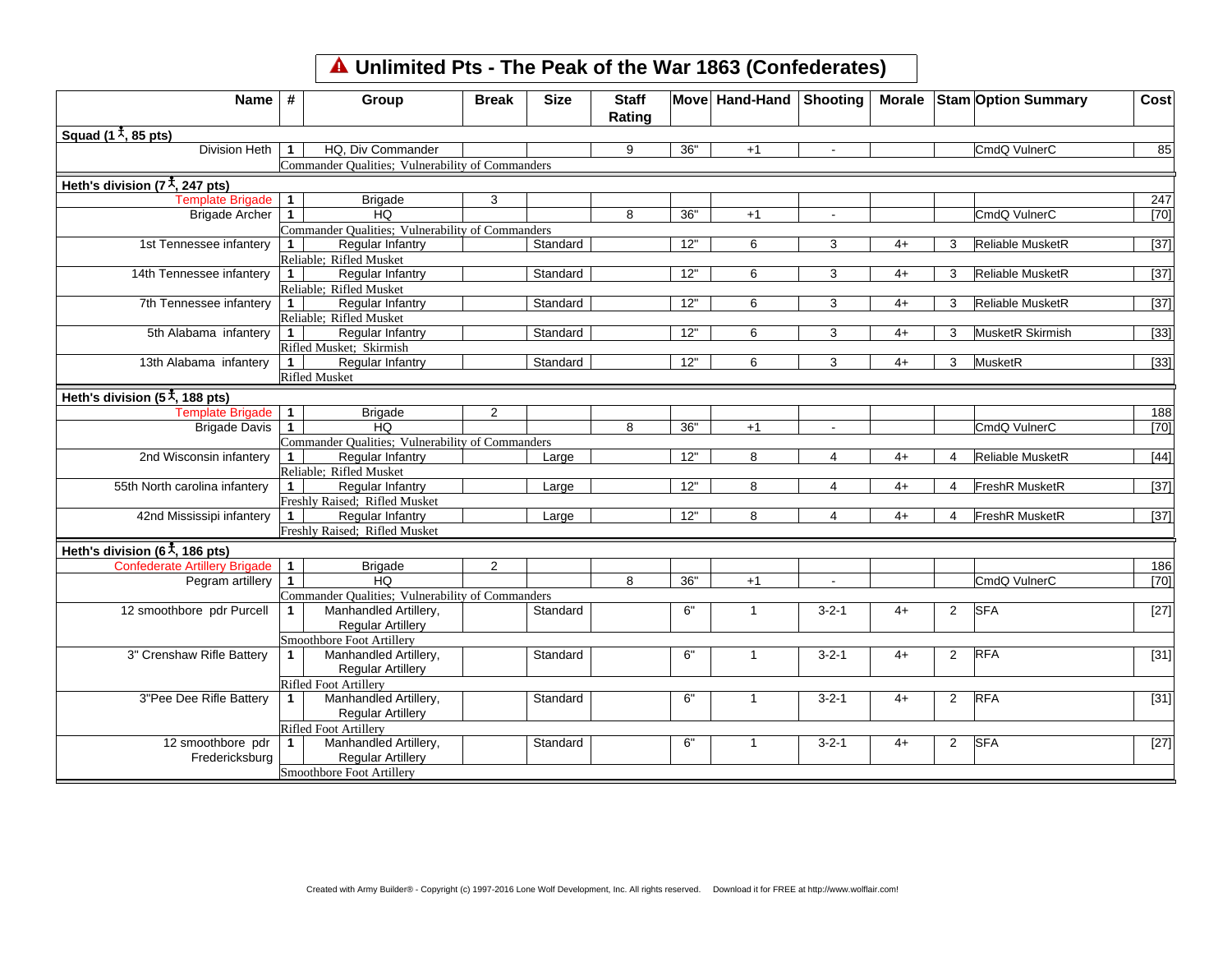| Name                                                           | #            | Group                                            | <b>Break</b> | <b>Size</b> | <b>Staff</b> |     | Move Hand-Hand | Shooting      |      |               | Morale Stam Option Summary | Cost             |
|----------------------------------------------------------------|--------------|--------------------------------------------------|--------------|-------------|--------------|-----|----------------|---------------|------|---------------|----------------------------|------------------|
|                                                                |              |                                                  |              |             | Rating       |     |                |               |      |               |                            |                  |
| Heth's division (6 <sup><math>\ddagger</math></sup> , 261 pts) |              |                                                  |              |             |              |     |                |               |      |               |                            |                  |
| <b>Template Brigade</b>                                        | $\mathbf{1}$ | <b>Brigade</b>                                   | 2            |             |              |     |                |               |      |               |                            | 261              |
| Pettigrew brigade                                              | $\mathbf 1$  | HQ                                               |              |             | 9            | 36" | $+1$           |               |      |               | CmdQ VulnerC               | [85]             |
|                                                                |              | Commander Qualities; Vulnerability of Commanders |              |             |              |     |                |               |      |               |                            |                  |
| 11th north carolina                                            |              | Regular Infantry                                 |              | Large       |              | 12" | 8              |               | $4+$ | 4             | Reliable MusketR           | $[44]$           |
|                                                                |              | Reliable; Rifled Musket                          |              |             |              |     |                |               |      |               |                            |                  |
| 26th North Carolina                                            |              | Regular Infantry                                 |              | Large       |              | 12" | 8              | 4             | $4+$ | Δ             | Reliable MusketR           | $[44]$           |
|                                                                |              | Reliable: Rifled Musket                          |              |             |              |     |                |               |      |               |                            |                  |
| 52nd North Carolina                                            | $\mathbf 1$  | Regular Infantry                                 |              | Large       |              | 12" | 8              |               | $4+$ | Δ             | Reliable MusketR           | $[44]$           |
|                                                                |              | Reliable; Rifled Musket                          |              |             |              |     |                |               |      |               |                            |                  |
| 47th North Carolina                                            |              | Regular Infantry                                 |              | Large       |              | 12" | 8              |               | 4+   |               | Reliable MusketR           | $[44]$           |
|                                                                |              | Reliable; Rifled Musket                          |              |             |              |     |                |               |      |               |                            |                  |
| Heth's division (6 <sup><math>\ddagger</math></sup> , 212 pts) |              |                                                  |              |             |              |     |                |               |      |               |                            |                  |
| <b>Template Brigade</b>                                        | $\mathbf 1$  | <b>Brigade</b>                                   | 2            |             |              |     |                |               |      |               |                            | 212              |
| Brigade Brockenbrough                                          | $\mathbf 1$  | HQ.                                              |              |             | 8            | 36" | $+1$           |               |      |               | CmdQ VulnerC               | $[70]$           |
|                                                                |              | Commander Qualities; Vulnerability of Commanders |              |             |              |     |                |               |      |               |                            |                  |
| 40th Virginia                                                  |              | Regular Infantry                                 |              | Small       |              | 12" | 4              | 2             | $3+$ | 2             | Reliable MusketR           | $[34]$           |
|                                                                |              | Reliable; Rifled Musket                          |              |             |              |     |                |               |      |               |                            |                  |
| 55th Virginia                                                  | 1.           | Regular Infantry                                 |              | Standard    |              | 12" | 6              | 3             | $4+$ | 3             | Reliable MusketR           | $[37]$           |
|                                                                |              | Reliable; Rifled Musket                          |              |             |              |     |                |               |      |               |                            |                  |
| 47th Virginia                                                  |              | Regular Infantry                                 |              | Small       |              | 12" | $\Lambda$      | $\mathcal{P}$ | $3+$ | $\mathcal{P}$ | Reliable MusketR           | $[34]$           |
|                                                                |              | Reliable: Rifled Musket                          |              |             |              |     |                |               |      |               |                            |                  |
| 22nd Virginia                                                  | $\mathbf{1}$ | Regular Infantry                                 |              | Standard    |              | 12" | 6              | 3             | $4+$ | 3             | Reliable MusketR           | $[37]$           |
|                                                                |              | Reliable; Rifled Musket                          |              |             |              |     |                |               |      |               |                            |                  |
|                                                                |              |                                                  |              |             |              |     |                |               |      |               |                            |                  |
|                                                                |              |                                                  |              |             |              |     |                |               |      |               |                            | Total Cost: 1179 |

| <b>Option Footnotes</b> |                                                                                              |  |  |  |  |  |  |
|-------------------------|----------------------------------------------------------------------------------------------|--|--|--|--|--|--|
|                         | <b>Special Rules</b>                                                                         |  |  |  |  |  |  |
| Commander Qualities     | $\bullet$ Roll D6:                                                                           |  |  |  |  |  |  |
|                         | 1-2: Agression                                                                               |  |  |  |  |  |  |
|                         | 3-4: Decisiveness                                                                            |  |  |  |  |  |  |
|                         | 5-6: Independance                                                                            |  |  |  |  |  |  |
|                         | $\cdot$ Roll a further D6:                                                                   |  |  |  |  |  |  |
|                         | $1-3$ : Low                                                                                  |  |  |  |  |  |  |
|                         | $4-6$ : High                                                                                 |  |  |  |  |  |  |
|                         | • Compare result:                                                                            |  |  |  |  |  |  |
|                         | High Agression: +1 if all units in commander's division charge, -1 all other orders          |  |  |  |  |  |  |
|                         | Low Agression: -1 order if moving towards enemy, +1 all other orders                         |  |  |  |  |  |  |
|                         | High Decisiveness: Re-roll one additional failed order, if this fails then automatic Blunder |  |  |  |  |  |  |
|                         | Low Decisiveness: Any order that would allow three moves must be re-rolled                   |  |  |  |  |  |  |
|                         | High Independence: Must give orders before other commanders or suffers -1 penalty            |  |  |  |  |  |  |
|                         | Low Independence: Must give orders after other commanders or suffers -1 penalty              |  |  |  |  |  |  |
|                         | (p94 rulebook)                                                                               |  |  |  |  |  |  |
| <b>Freshly Raised</b>   | • First time unit shoots or engages in hand-to-hand roll D6:                                 |  |  |  |  |  |  |
|                         | 1: All shots/hand-to-hand need 6 to hit this turn, Disordered                                |  |  |  |  |  |  |
|                         | 2-3: All shots/hand-to-hand need 6 to hit                                                    |  |  |  |  |  |  |
|                         | $4-5$ : No effect                                                                            |  |  |  |  |  |  |
|                         | 6: Extra attack/shot                                                                         |  |  |  |  |  |  |
|                         | $(p90-91$ rulebook)                                                                          |  |  |  |  |  |  |
| Reliable                | • Add $+1$ to command rating                                                                 |  |  |  |  |  |  |
|                         | • Only applies if all units in the group are Reliable                                        |  |  |  |  |  |  |
|                         | (p91 rulebook)                                                                               |  |  |  |  |  |  |

Created with Army Builder® - Copyright (c) 1997-2016 Lone Wolf Development, Inc. All rights reserved. Download it for FREE at http://www.wolflair.com!